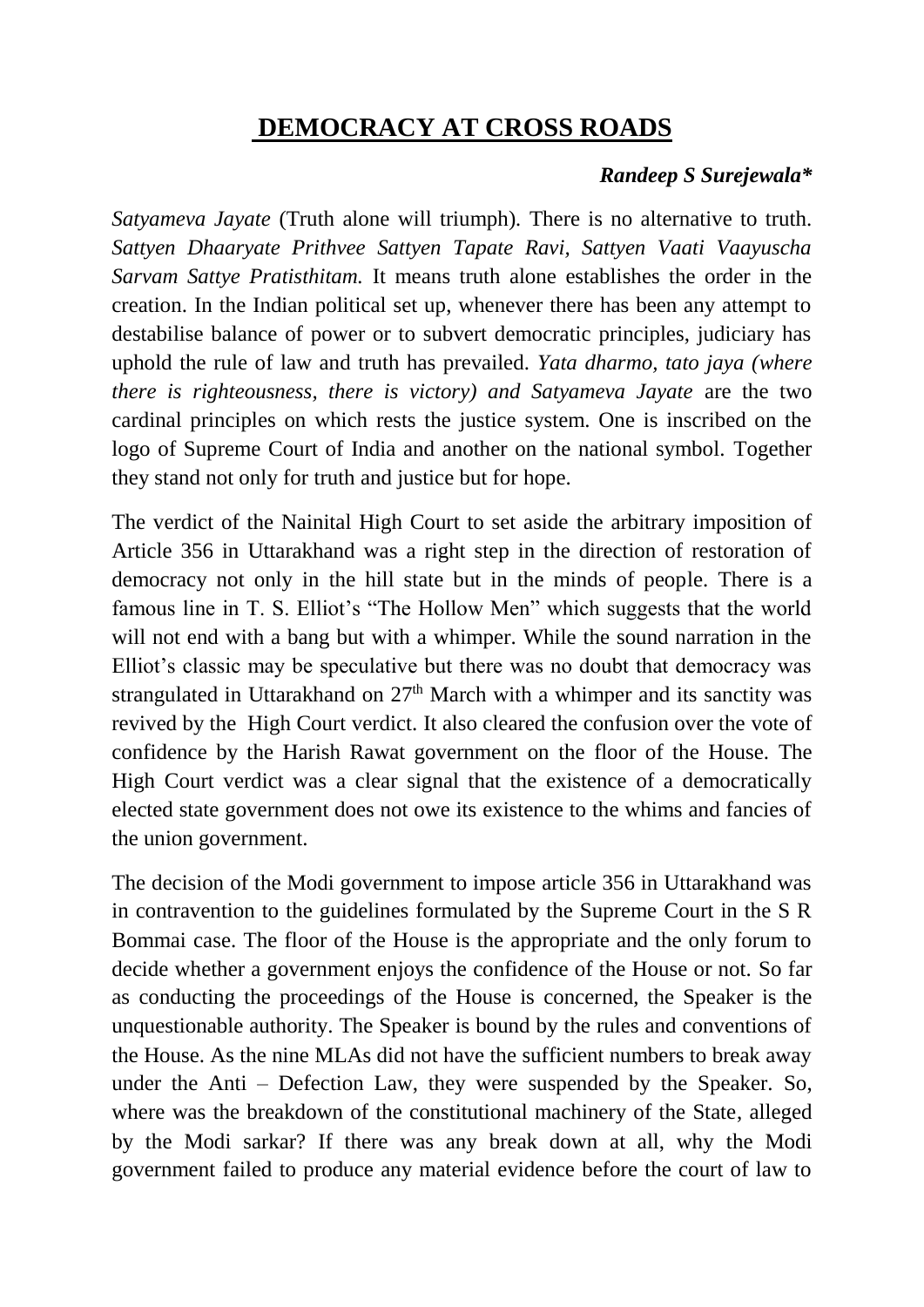support their theory that constitutional machinery in the Uttarakhand had failed to the extent that it necessitated imposition of President's rule based on the recommendation of a hurriedly convened mid night cabinet meeting. The court was taken by surprise that the governor in none of his eight reports had recommended for imposition of President's rule yet the centre on its own wisdom decided to dislodge the democratically elected government.

The august office of President of India was unnecessarily denigrated for the reckless action of the Modi government. The President is the nation's conscience keeper but he is constitutionally bound to act on the advice of the Union government. Any exercise of powers by the President without or beyond the advice of the union government shall be unconstitutional as being violative of article 74(1) of the constitution of India. It should not be forgotten that words of wisdom and caution from the President were ignored while imposing article 356 in Arunachal Pradesh.

Article 356 is a constitutional tool with enough safeguards. All these safeguards were thoroughly discussed in the constituent assembly and subsequently in the court of law. The onus lies on the union government to explore and exhaust all other options before imposing article 356 as a matter of last resort only when the government is not carried on in consonance with the provisions laid down for the constitutional government of the provinces. The article should not be used to achieve the political agenda of the Prime Minister and the rulling party as it is not meant to be invoked to serve political gain or to get rid of inconvenient state governments. Whether the government in the state is a good government or not is not for the centre to determine but for the electorate to decide at appropriate time. Objectivity and absence of bias and not motivating factors and lack of trust can ensure cooperative federalism between the union and the states. The Uttarakhand episode is a grave reminder to the political leadership at the centre not to mess with democratically elected governments in the states.

The Uttarakhand government is a democratically elected popular government. The Chief Minister should be given the opportunity to prove his majority on the floor of the House. Who has the majority? That question must be answered on the floor of the House. The nine MLAs have been suspended by the Competent Authority under relevant laws and even then their petition is pending with the Supreme Court. The Supreme Court is entitled to examine the material on the basis of which the Council of Ministers advised the President, and the onus of